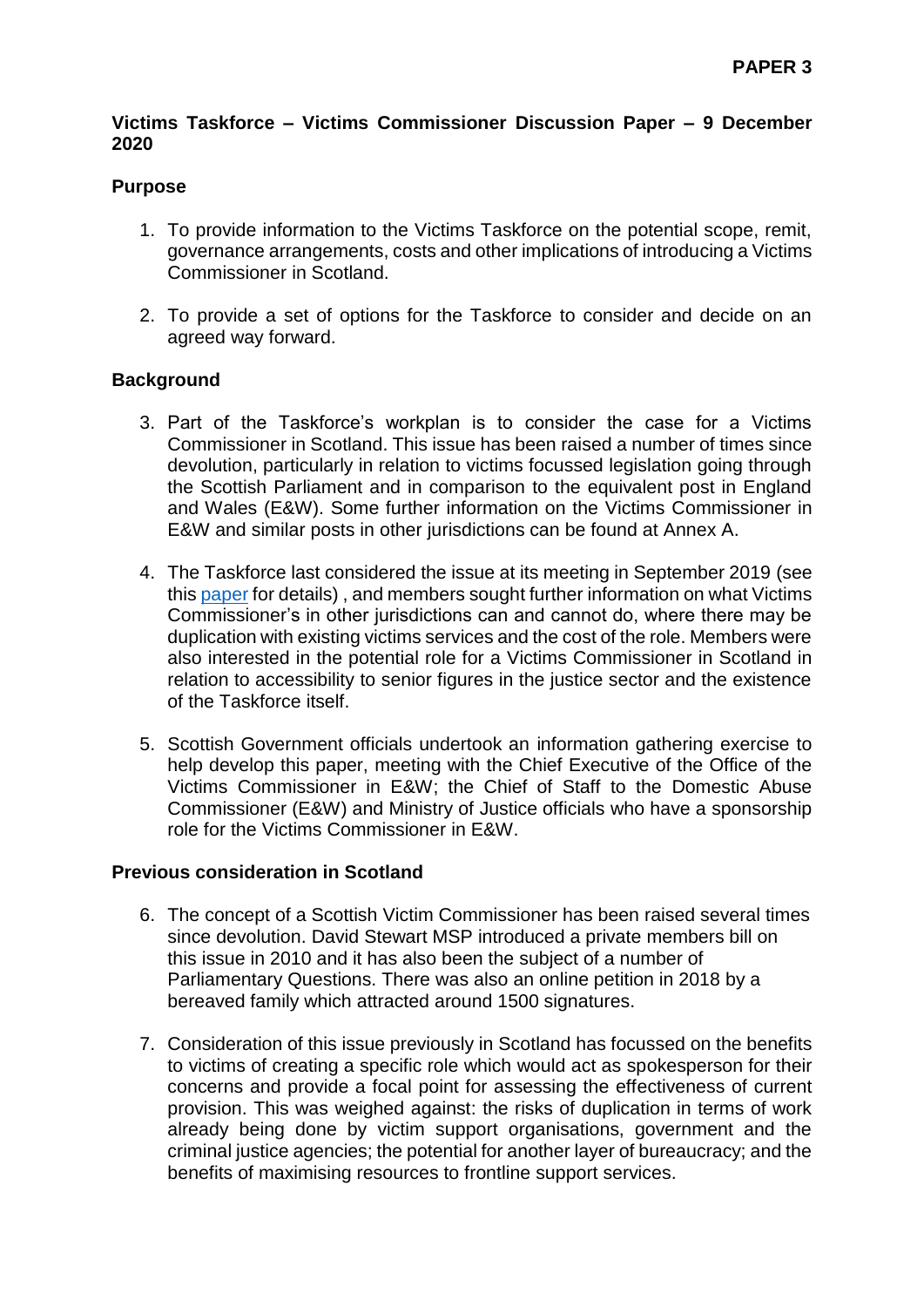#### **Issues for Consideration**

8. Views have previously been sought from members of the Taskforce on the case for introducing a Victims Commissioner in Scotland, most recently in November 2020 to inform this paper. The following paragraphs set out the key themes and arguments presented.

#### **Timing of consideration**

- 9. Taskforce members previously suggested that the issue of a Victims Commissioner in Scotland should be considered once the Taskforce has been in operation for some time - enabling members to consider whether a Victims Commissioner role could be a logical next step to take over from the Taskforce to drive continuous improvement.
- 10.Members also suggested that as the development and delivery of Taskforce work streams progresses it is likely to become clearer where there are points of less effective practice or communication across systems and to give some thought to whether this may or may not be addressed by the introduction of a Victims Commissioner.
- 11.Now that the Taskforce has been in operation since December 2018, members may feel in a more informed position to consider this issue. In addition, members may wish to consider what bearing, if any, the implications of the pandemic for the justice system, the consequential impacts on victims and the necessary changes which are being brought forward as a result, have on this issue.

#### **Need / demand for such a role in Scotland**

- 12.Some members questioned what unique role a Victims Commissioner in Scotland would undertake that is not replicated by the Taskforce, or whether there is a clear and compelling case for the introduction of such a post in Scotland. The Taskforce was considered to be in the unique position of bringing victims experts together in one room and building a sense of collaboration and prioritisation to make real improvements. Concerns were raised that a Victims Commissioner at this time, would add another expensive layer, would require access to the same expertise as the Taskforce and in many ways would replicate the work and intention of the Taskforce. It was also argued that there are already good links between victim support organisations, government and justice agencies, which enable victims' organisations to raise issues which require to be addressed, in addition to the Victims Taskforce.
- 13.Other members argued that the introduction of a Victims Commissioner has a number of potential benefits, primarily to make a valuable contribution to the improvement of the experiences of victims. Potential benefits might include the additional capacity afforded by the role to monitor policy and practice and to ensure agency compliance with existing policies, protocols and legislation (as happens elsewhere) as well as the instigation and production of thematic reports on pressing issues. It was also suggested that there could be benefits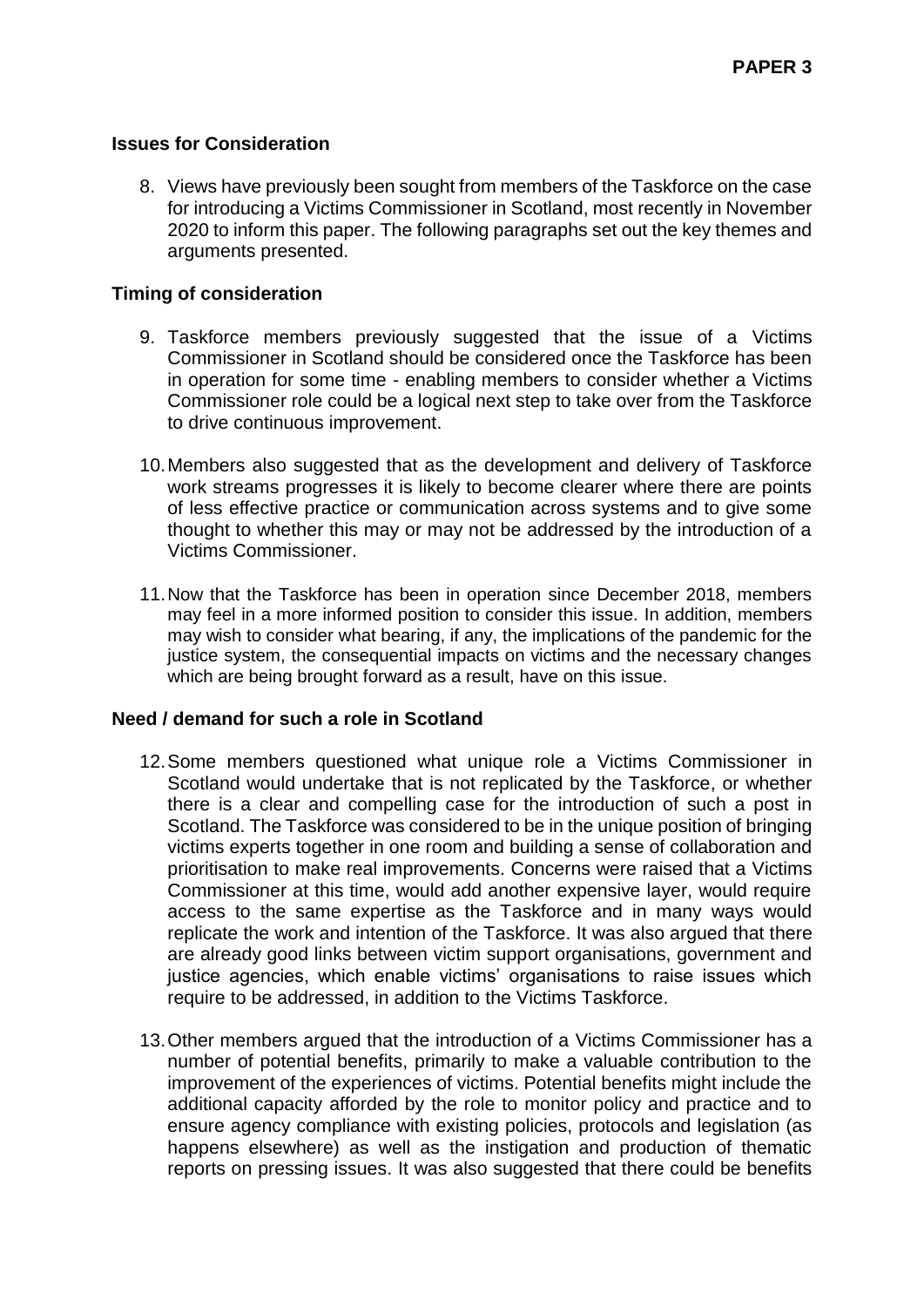in a Commissioner being seen as a figurehead to better champion the causes of victims, as opposed to what could potentially be viewed as an anonymous Taskforce.

#### **Legislative basis for a Victims Commissioner**

- 14.Victims Commissioner roles as they are carried out elsewhere tend to rest on a statutory underpinning. Legislation sets out the functions to be carried out by the post holder and often contains reporting obligations and governance structures and a requirement to consult with victims and survivors. However, there are other examples where the appointment is more loosely defined (e.g. as a mayoral appointment in London and the Victims Champion role that preceded the statutory Victims Commissioner in E&W).
- 15.The creation of a statutory Victims Commissioner role in Scotland would likely require new legislation with associated time and resource implications.

#### **Scope of the role of a Victim Commissioner**

- 16.Typically, Victims Commissioner roles elsewhere tend to be heavily focussed on engagement with victims and witnesses, their representative organisations, government and criminal justice agencies and the taking forward of reviews and reports on matters of interest. There may be a perception amongst victims / families who are interested in a Victims Commissioner role being created in Scotland that they would then be able to take on their individual case and provide support. Based on other Victims Commissioner roles, that is not the case.
- 17.The majority of Victims Commissioner roles are clearly focussed on identifying and addressing issues which are of general application and affect a number of victims and do not involve the Commissioner in providing support or advice in relation to individual cases. The roles tend to be advisory in effect and therefore do not cut across existing legislative or regulatory processes, or affect the handling of specific cases which are already underway.
- 18.The Victims Commissioner in E&W states clearly that they 'can't champion individual cases or challenge criminal justice agencies to make different decisions. For example, the Commissioner can't ask the Criminal Injuries Compensation Authority to overturn a decision to refuse compensation for a victim, or ask the Crown Prosecution Service to make a different charging decision.' The Victims Commissioner office in E&W also told us that they receive a high volume of calls from individual victims, which they usually refer onto an appropriate victim support organisation.
- 19.Taskforce members also previously questioned how the role of a Victims Commissioner would dovetail with the Children's Commissioner in Scotland who also looks into issues relating to child victims and that there could be benefits in a Victims Commissioner taking a cross cutting, co-ordinating role, including with the Children's Hearing System.

#### **Unique aspects of the Scottish context**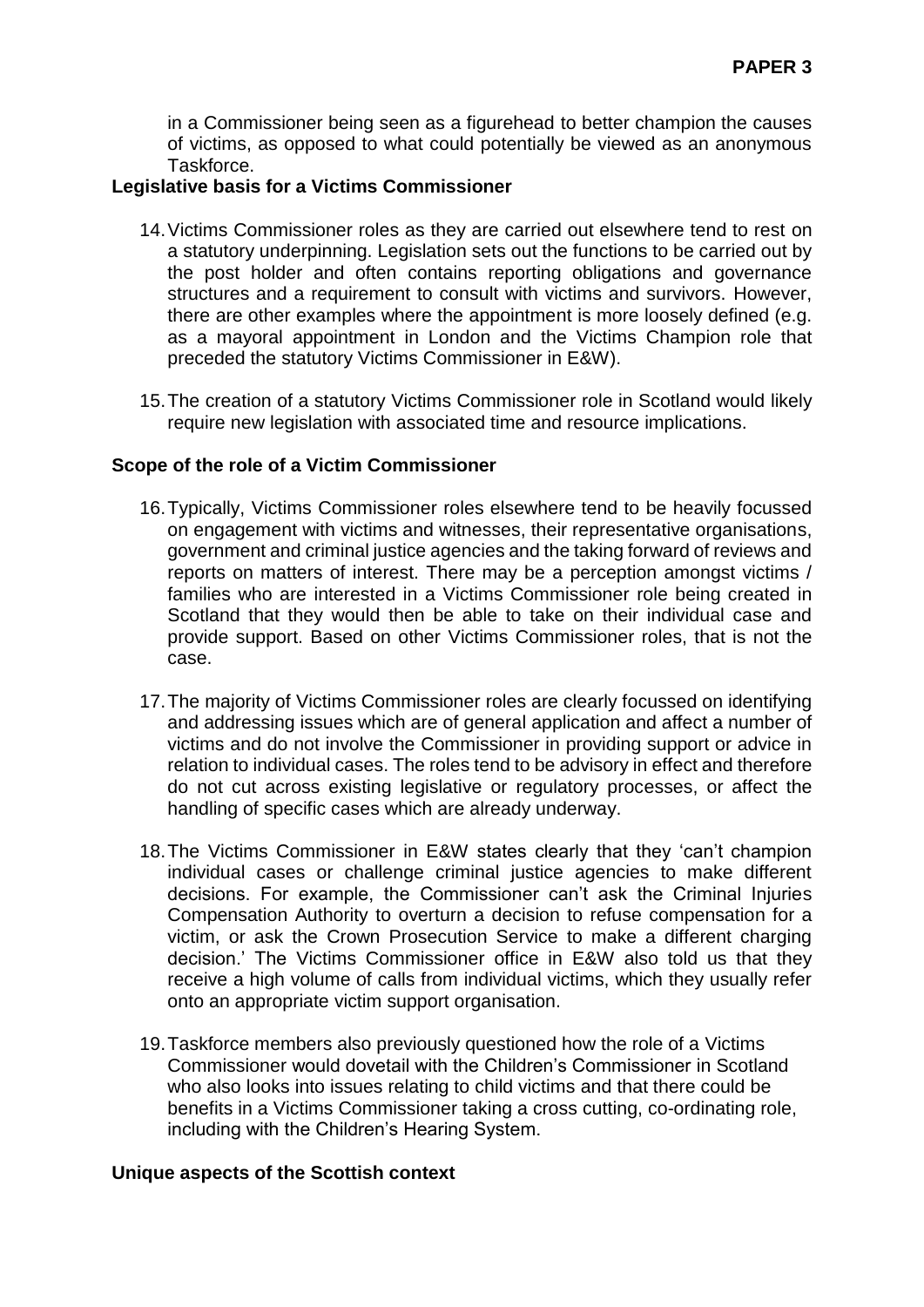- 20.Taskforce members noted that the justice landscape in Scotland differs greatly from that in England and Wales and that multi-agency cooperation at national and local level is more embedded.
- 21.It was also argued that there is a high degree of political consensus on the need to support the victims agenda in the Scottish Parliament, as shown in recent legislation, and the creation of the Taskforce itself, suggesting the strategic context is perhaps less disadvantaged than the practicalities of providing operational support. It was further suggested that providing operational resources to support victims (for example supporting the work of the community justice partnerships across the 32 local authorities) may be a more appropriate use of resources.

#### **Resources**

- 22.The costs of appointing a Victims Commissioner would vary significantly depending on the status and scope of the role. A statutory role would obviously require legislation with associated time and resource implications. Depending on the scope of the role there may also be a need to cost support functions such as office staff, research, travel etc.
- 23.The financial memorandum for the private members bill in 2010 (mentioned above) estimated a start-up cost of £481,159 with a subsequent annual cost of £404,159. Salary costs for the Victims Commissioner in E&W are £108,000 per annum.
- 24.. The office of Victims Commissioner in E&W is a small team of 5 staff and has a current annual budget of around £0.5 million, with more than two-thirds of that allocated to staff costs. The Victims Commissioner for London is parttime (2.5 days a week) with an advertised salary of £45,000. The role of Domestic Abuse Commissioner in E&W, appointed in 2019, has a budget of around £1 million per annum and will have double the staff resource of the Victims Commissioner office in E&W.
- 25.Taskforce members suggested that there are several advocacy organisations which are already well-funded by the Scottish Government to deliver support for victims and that any budget required to set a Victims Commissioner role in Scotland may be of more use to them. It was also argued that allocating considerable resources to a Victims Commissioner should only be considered if there is clarity on what the tangible benefits would be for victims. Also that it may be better to resource local agencies to advocate on behalf of individual victims. It was suggested that establishing a new bureaucracy when there may be existing infrastructures/organisations who can deliver on this work should be considered.

#### **Further Information**

26. It was suggested that it may be helpful to set out in greater detail what the 'needs' are for victims in Scotland and then to demonstrate the comparative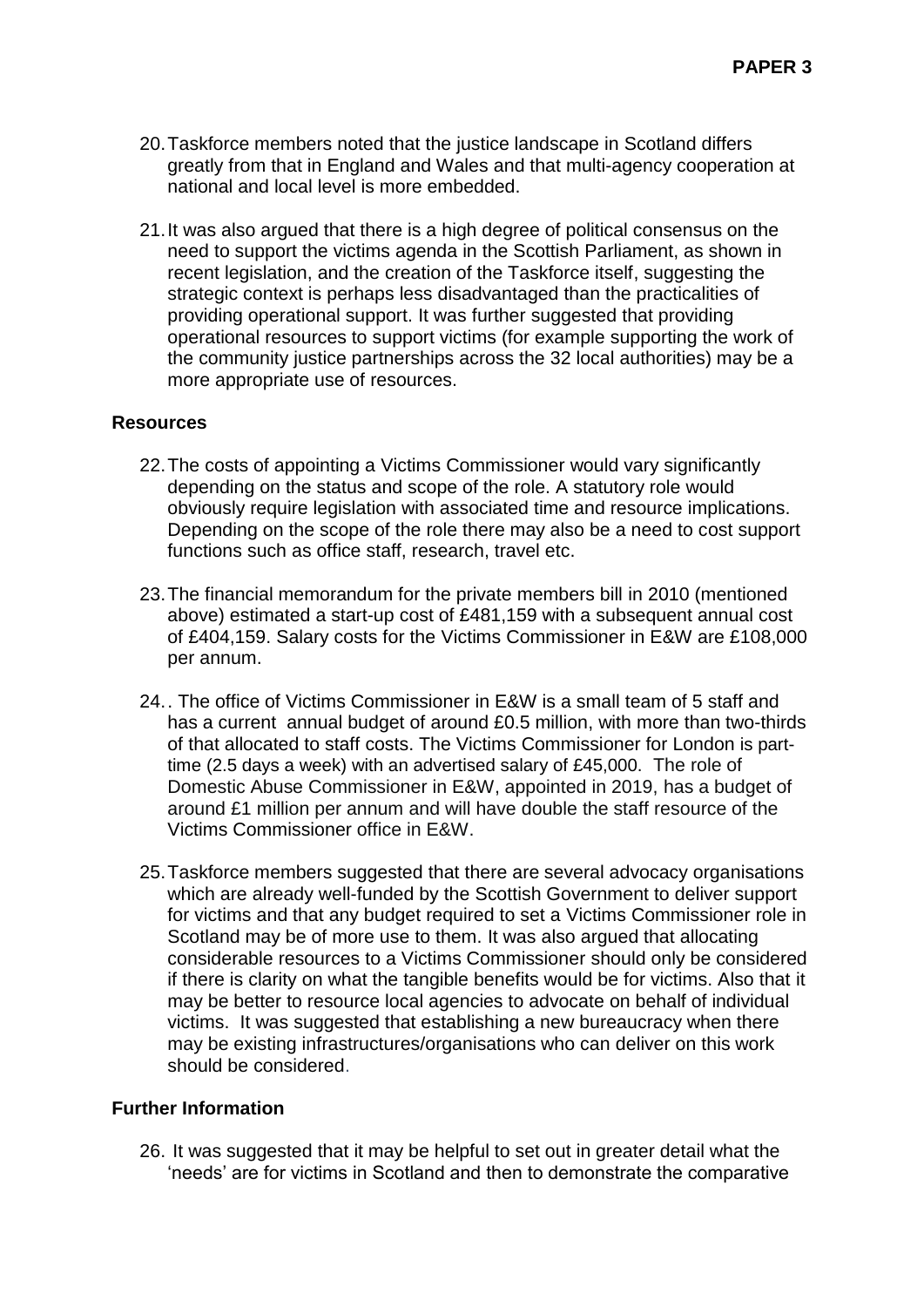opportunity and cost to meet those needs - either through existing structures, if that is feasible, and alternatively, how these might be addressed and at what cost via the introduction of a Victims Commissioner. It was also suggested that consultation with victims would be useful to determine their views on the introduction of a Victims Commissioner and that any formal evidence of the impact that the introduction of a Victims Commissioner (or similar) has had elsewhere may be helpful to inform a decision.

## **Conclusion**

27.Based on the information presented above and feedback received from members, the following set of options have been developed. The Taskforce are asked to consider these options with a view to deciding on an agreed way forward at the meeting on  $9<sup>th</sup>$  December

**A -** Victims Taskforce consider there is currently a clear and compelling case for the introduction of a Victims Commissioner in Scotland.

**B -** Victims Taskforce consider there is currently no clear and compelling case for the introduction of a Victims Commissioner in Scotland.

**C -** Victims Taskforce consider there is currently no clear and compelling case for the introduction of a Victims Commissioner in Scotland but would make further recommendations on how victims' interests are represented.

**D -** Victims Taskforce consider further information/reaction is required in order to inform a decision.

**E -** Victims Taskforce consider this issue should be reconsidered at a future date, in light of particular circumstances (e.g. the context of the pandemic, or in light of further review of need/alternatives).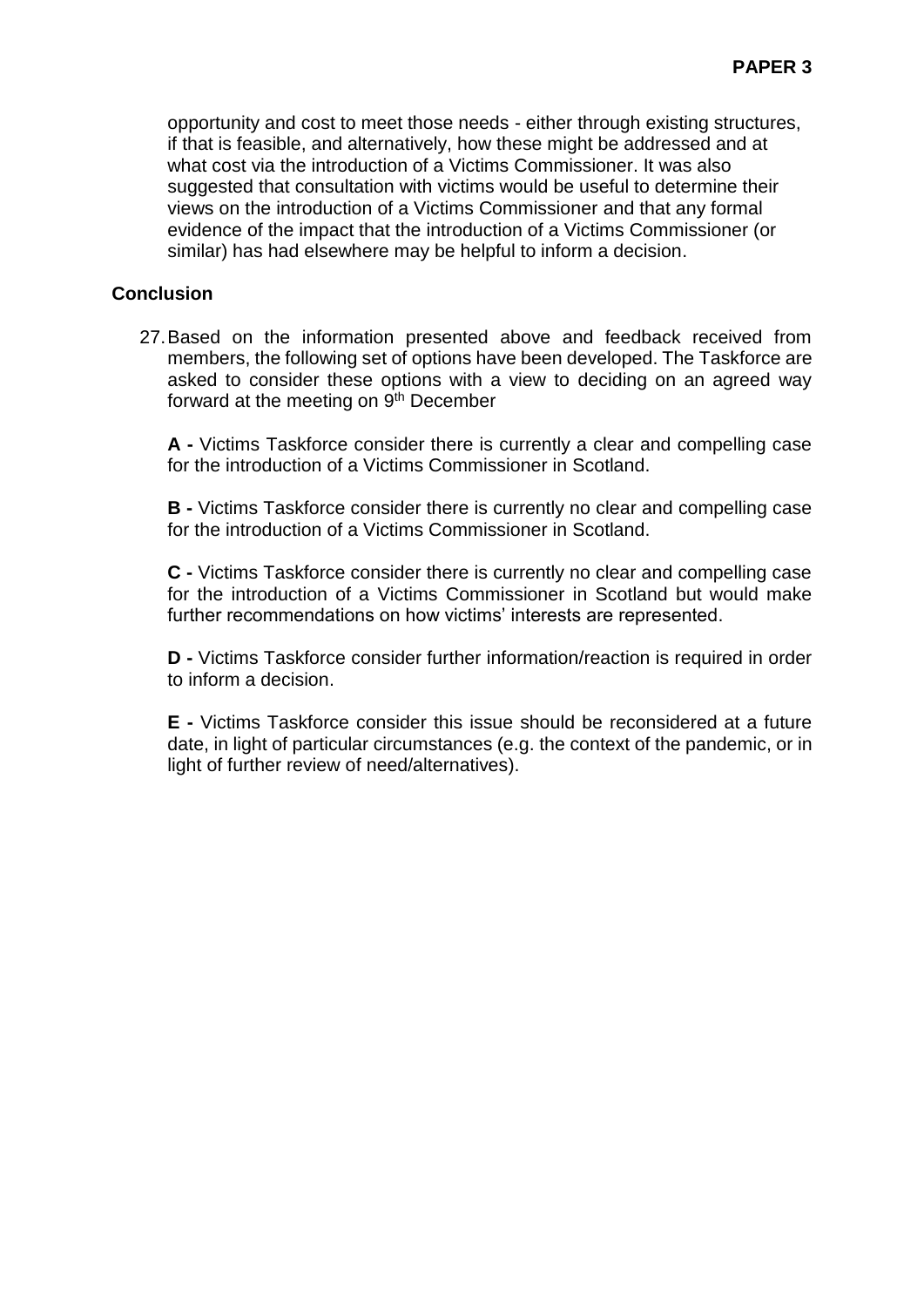# **Annex A**

# Victims Commissioner for England and Wales (established 2010)

This is a role defined by statute. It is independent of Government but appointed by the Justice Secretary in consultation with the Attorney General and Home Secretary and must produce an annual report to them and give advice when required to do so. The legislation prescribes that the Commissioner must promote the interests of victims and witnesses; encourage good practice in their treatment; and keep under review the operation of the Victims Code. The Commissioner may also make proposals for amending the Victims Code; make a report to the Justice Secretary or make recommendations to an authority within their remit.

The role is full time and was recently advertised at a £108,000 salary. The wider office which supports the Commissioner means a total cost of around £500,000 per annum. Dame Vera Baird was appointed to the role in June 2019 to become the third Victims Commissioner, following on from Baroness Newlove and her predecessor Louise Casey.

From 2015-2019 the Commissioner's office have published reviews and reports on: Restorative Justice; Provision of Registered Intermediaries; Children's Entitlements; Complaints and resolution processes; Victims of mentally disabled offenders; Criminal Injuries Compensation; anti-social behaviour; and a two part scoping review entitled 'Are Victims Satisfied?' Rapid evidence assessments of what works in supporting victims of crime and specifically on victims' advocates have been carried out. There has also been a particular focus on Victim Personal Statements with an annual report analysing offers and take up rates.

#### STRATEGIC AIMS 2019 - 2022

The VC is committed to ensuring victims are supported in coping and recovering from the impact of crime and are empowered to play a full part in the criminal justice system of England and Wales This means they are able to access victim services that are tailored to their needs, they receive their entitlements as set out in the Victims' Code, and they are treated with respect and decency by all the agencies who come into contact with them.

She intends to work towards a Victims' Law, so that these aims become their legal rights and she wants to see the provisions of the Human Rights Act 1998 and the Equality Act 2010 utilised to ensure equality and diversity of provision and support.

She is further committed to championing the cause of victims in all forums where their interests are at stake, including Crown and Magistrates Courts, Coroners inquests, Parole Board hearings and Mental Health Review Tribunals.

She is determined to be a voice for all victims, and intends to inform her message to policy makers and service providers by reference to victims and witnesses' lived experience.

The VC has five key strategic aims: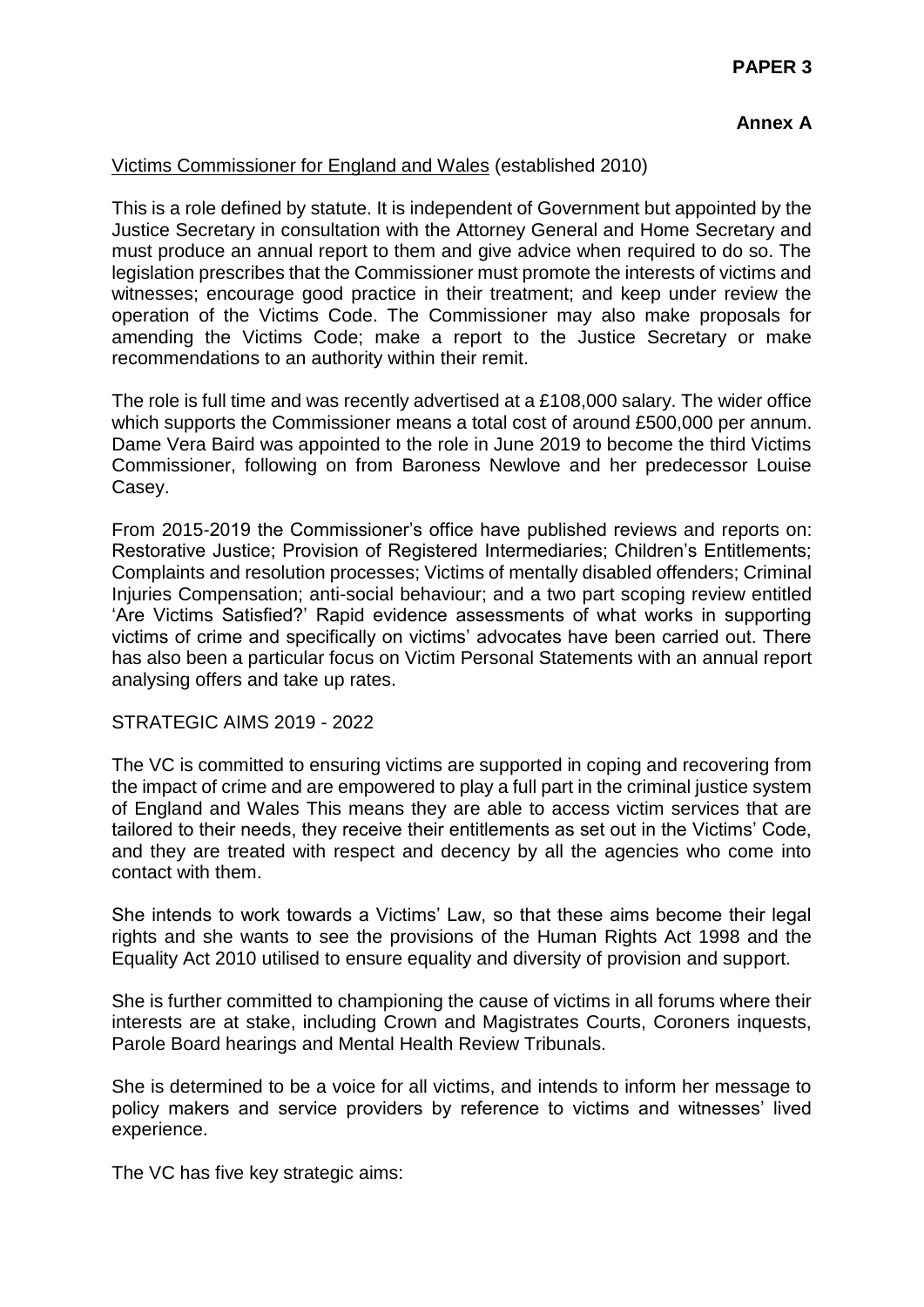A. Work with criminal justice agencies to ensure victims of crime are treated well, with a focus on the treatment of victims in the court room, so as to aid them to give best evidence as well as the support on offer to enable them to cope and recover from the impact of crime.

B. Monitor and report on criminal justice agencies' compliance with the requirements of the Code of Practice for Victims of Crime and the Witness Charter; identify areas that are deficient and make recommendations for change based on evidence of best practice; improve public awareness of entitlements.

C. Ensure the interests of victims and witnesses are fully considered at all stages in any proposals for development and/or change to the criminal justice system and its constituent agencies, including to victim support services and any related or other agencies whose activities may impact on victims.

D. Through regular contact with victims and practitioners of victims' services, articulate a view of the criminal justice system from the perspective of victims; contribute to, review and challenge decisions taken by policy makers and those responsible for developing practice.

E. Through gaining first-hand knowledge and understanding of victims' services, identify and actively promote examples of good practice and excellence.

Website:<https://victimscommissioner.org.uk/victims-commissioner/>

## Victims Commissioner for London (established 2017)

This is a Mayoral appointment. The purpose of the role is to be an independent champion for victims and survivors of crime. This involves identifying and reporting on possible improvements to victims' experiences and ensuring the voice of victims are heard. The Commissioner is expected to produce an annual report, support the Deputy Mayor in providing oversight of the Met and provide challenge to the criminal justice agencies. The role is part-time (2.5 days a week) with an advertised salary of £45,000. The Commissioner published a Review of Compliance with the Victims' Code of Practice in March 2019.

The Commissioner's current work programme is:

- A wide-ranging consultation with survivors of violence against women and girls, to inform the Mayor's Violence Against Women and Girls Strategy (VAWG).
- A full victims' needs assessment via an in-depth survey to gather the views and feedback of victims of crime in London to inform future service provision and ensure all victims can access the support they need.
- An extensive review into rape cases and justice outcomes in London, to identify why cases take so long to get to court, why so many victims disengage from the process before the case can be concluded; and a thorough investigation into disclosure practices.
- Establishing a Victims Board comprising of justice agencies which supports the delivery of the commitments set out in the Police and Crime Plan and provides the opportunity for the victims' voice to be at the centre of decision making.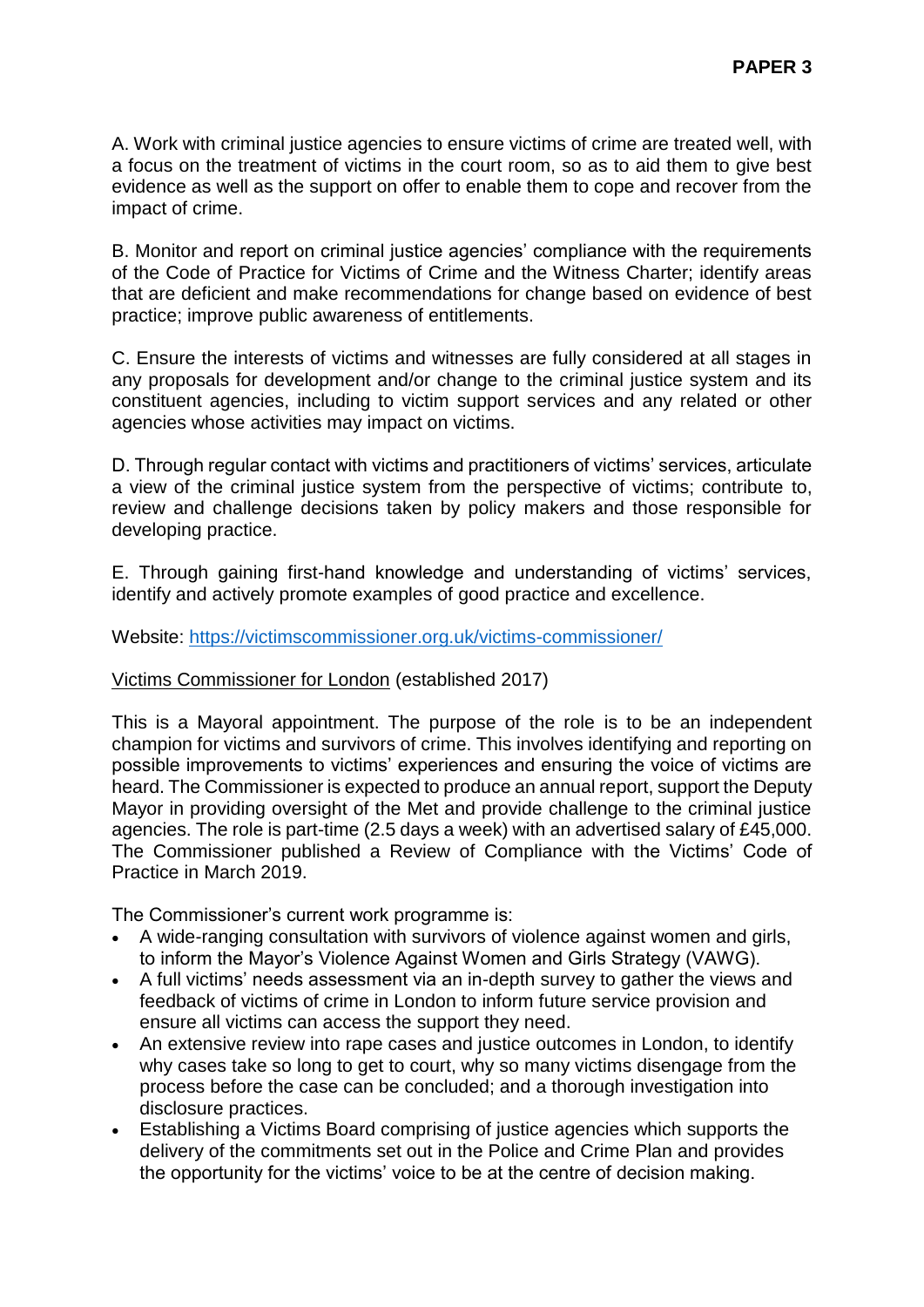- Forming a Victims Reference Group for ongoing engagement with stakeholders including victims of crime to inform her work and the work of the Victims Board.
- Commissioning a new online resource for victims to act as a virtual 'one front door' to ensure that victims' can easily access comprehensive information, advice and the pathways available to them when they need it.
- Convening London's Victims' Summit, bringing together senior leaders from all justice agencies, voluntary and community groups, local councils and victims of crime, to galvanise a partnership effort to improve victims' experiences of navigating the justice system and support options post incident.
- Working closely with the Metropolitan Police Service to address recent findings of the decline in victim satisfaction rates, delivering on a suite of recommendations including 14,000 frontline officers receiving specialist victims care training and improving police correspondence & communication to victims.
- Working closely with the Ministry of Justice to help shape their Victims' Strategy and continuing to work with partners to ensure the Government deliver their recommendations outlined in strategy and fulfil their commitment in delivering a Victims' Law.

# Website: [https://www.london.gov.uk/what-we-do/mayors-office-policing-and-crime](https://www.london.gov.uk/what-we-do/mayors-office-policing-and-crime-mopac/victims-commissioner)[mopac/victims-commissioner](https://www.london.gov.uk/what-we-do/mayors-office-policing-and-crime-mopac/victims-commissioner)

# Commissioner for Victims and Survivors – Northern Ireland

This is a statutory role tied to the legacy of the Troubles. The Commissioner's role is to promote an awareness of matters relating to the interests of victims and survivors and of the need to safeguard those interests and to keep under review the adequacy and effectiveness of law, practice and services. The Commissioner provides advice to the Secretary of State, the Executive Committee of the Assembly and service providers on request or as appropriate. The Commissioner is required to consult with victims and survivors and to arrange a forum for this purpose. Website:<https://www.cvsni.org/>

## Commissioner for Victims Rights – South Australia

This is a statutory position appointed by the Governor. The primary focus of the Commissioner is to help victims in their dealings with the state's criminal justice system, public officials and public agencies.

The Commissioner has the following main functions:

- to marshal available government resources so they can be applied for the benefit of victims in the most efficient and effective way;
- to assist victims in their dealings with prosecution authorities and other government agencies;
- to monitor and review the effect of the law and of court practices and procedures on victims;

In line with these functions, the Commissioner can provide information, advice and support to South Australians who are harmed and their families and friends to deal with the physical, emotional and financial impact of crime. The Commissioner can also participate in certain criminal proceedings and consult on victims' grievances. Website:<http://www.voc.sa.gov.au/>

## Victims of Crime Commissioner – Victoria, Australia (established 2016)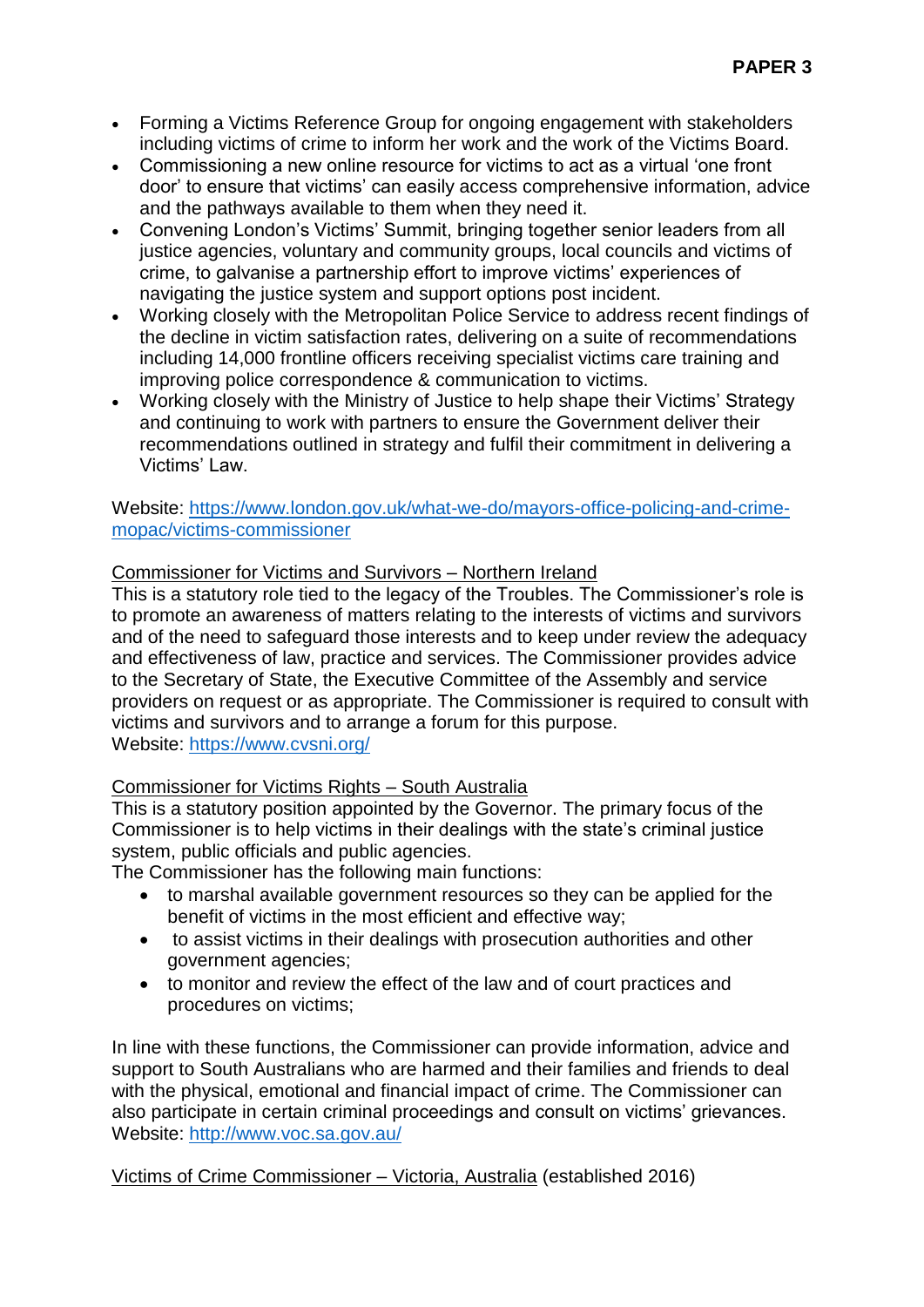This is an independent statutory appointment, acting as a central point of contact for victims of violent crime who have experienced difficulties or confusion in their dealings with the justice system. The Commissioner is responsible for advocating for the recognition, inclusion, participation and respect of victims by government and criminal justice agencies. They can inquire into issues that victims may experience with government, service providers or the justice system processes. They can report to the Attorney General on ongoing issues which apply to many victims of crime and advise on improvements required. The Commissioner cannot provide direct support or legal advice.

Website: [https://www.victimsofcrimecommissioner.vic.gov.au/about-us/the-victims](https://www.victimsofcrimecommissioner.vic.gov.au/about-us/the-victims-of-crime-commissioner)[of-crime-commissioner](https://www.victimsofcrimecommissioner.vic.gov.au/about-us/the-victims-of-crime-commissioner)